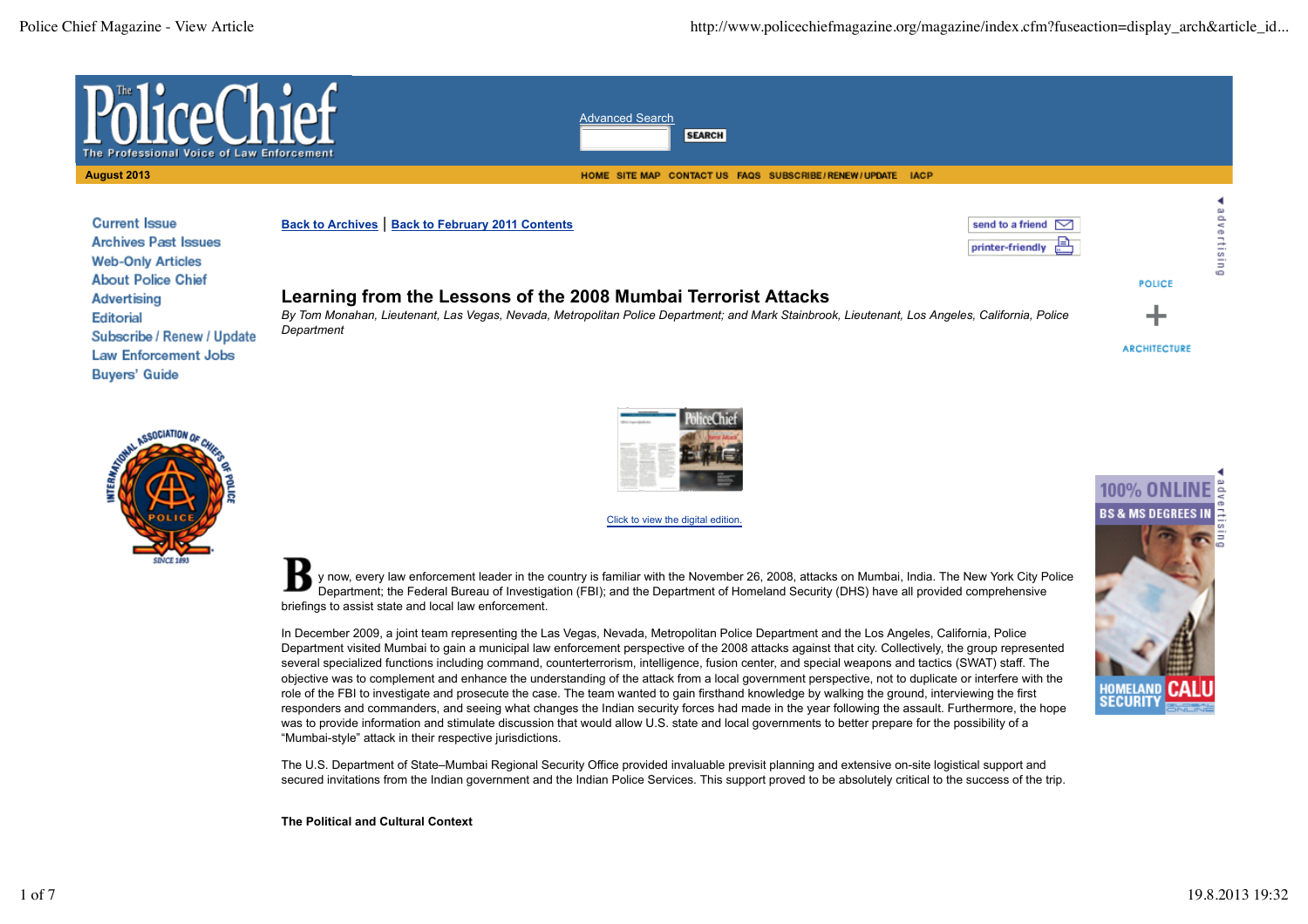Mumbai is no stranger to massive acts of terrorism. Since 2000, there have been numerous bombings, including the largest postmillennium bombing occurring on July 11, 2006, when more than 200 people were killed and 700 injured when several bomb blasts ripped through railroad trains. As a tribute to Indian resilience and perseverance, the rail lines were cleared and service reopened before midnight that same day.<sup>1</sup>

It would be easy to dismiss the success of the terrorists as a result of the fact that the Indian police are poorly armed. While this was and to a lesser degree is still true today, there are a number of political, cultural, and procedural challenges that contributed to the challenges faced by the police. With a population density 10 times that of New York City, Mumbai is a city of contrasts. The center of Indian commerce and entertainment, more than half of the population lives in the slums, which constitute only 6 percent of the land mass. According to the Mumbai Metropolitan Region Development Authority, almost 22,000 people are compressed into one square kilometer.<sup>2</sup>

Despite this teeming sea of humanity, violent crime is quite rare. Not surprisingly, however, riots and incidents of civil disorder erupt rather frequently.

The first thing a U.S. law enforcement officer notices when working with Indian police officers is the British influence on the organization and policing culture. The majority of Indian police are lightly armed—most carry a four-foot long bamboo *lathi* baton as their only weapon. Very few carry portable radios or even handcuffs. Even fewer Indian police officers carry firearms—only those being reserved for specialized or military units assigned to internal security do. While American law enforcement officers deal with violent crime routinely, most Indian police officers will never have occasion to make such an arrest in the entirety of their careers. As a consequence, responding to a "shots fired"



call is extraordinarily rare for an Indian police officer, yet these officers responded valiantly during the attacks, engaging the enemy with older model pistols and bolt-action rifles.

There were organizational challenges as well. The patrol ranks of the Mumbai police are staffed by employees of the city of Mumbai. The command and executive ranks, however, are staffed by officers of the Indian National Police, headquartered in New Delhi, almost 700 miles away. This challenge was further amplified by the cultural constraint of strict obedience to orders. With a bifurcated chain of command and an unwillingness to act independently and without direct approval from superiors, the Mumbai police appeared to be debilitated by the swift-moving and heavily armed attackers.

Some of these challenges are also shared by American law enforcement, and we should not so easily associate the success of the terrorists with the inadequacies of the Mumbai police. Most American law enforcement agencies have no experience in dealing with multiple teams of militarily trained offenders armed with automatic weapons, hand grenades, and homemade bombs. Nor are they equipped to handle an influx of 1,300 emergency calls in a three-hour period, as occurred in Mumbai. Similar to India, the United States has several layers of government (federal, state, and local), in addition to international authorities, which would have to coordinate. It is very likely that U.S. law enforcement would have to overcome similar confusion and miscommunication during the first hours of such an attack.

## **Target Selection**

In the years following 9/11, many terrorist attacks have been launched against tourism destinations and the hospitality industry, notably Sharm al-Sheikh, Egypt; Bali and Jakarta, Indonesia; Islamabad, Pakistan; and Mumbai. While attacks against the hardened targets of the aviation industry have generally failed, attacks against the soft targets of hotels and tourist landmarks have often exceeded our enemy's wildest expectations. Security is, after all, antagonistic to hospitality.

The Taj Mahal and the Trident-Oberoi hotels typify Western influence in the Indian subcontinent. Both are five-star hotels that cater to Western business travelers, as well as the wealthy in their leisure pursuits; both groups being highly prized targets of the enemy. Osama bin Laden has been vocal in his desire to destroy Western economies, and crippling business travel and the tourism industry would certainly accomplish this objective. The Leopold Café, a well-known haven for Western travelers—primarily European visitors and expatriates—was also likely chosen for this reason and to minimize the collateral casualties of fellow Muslims.



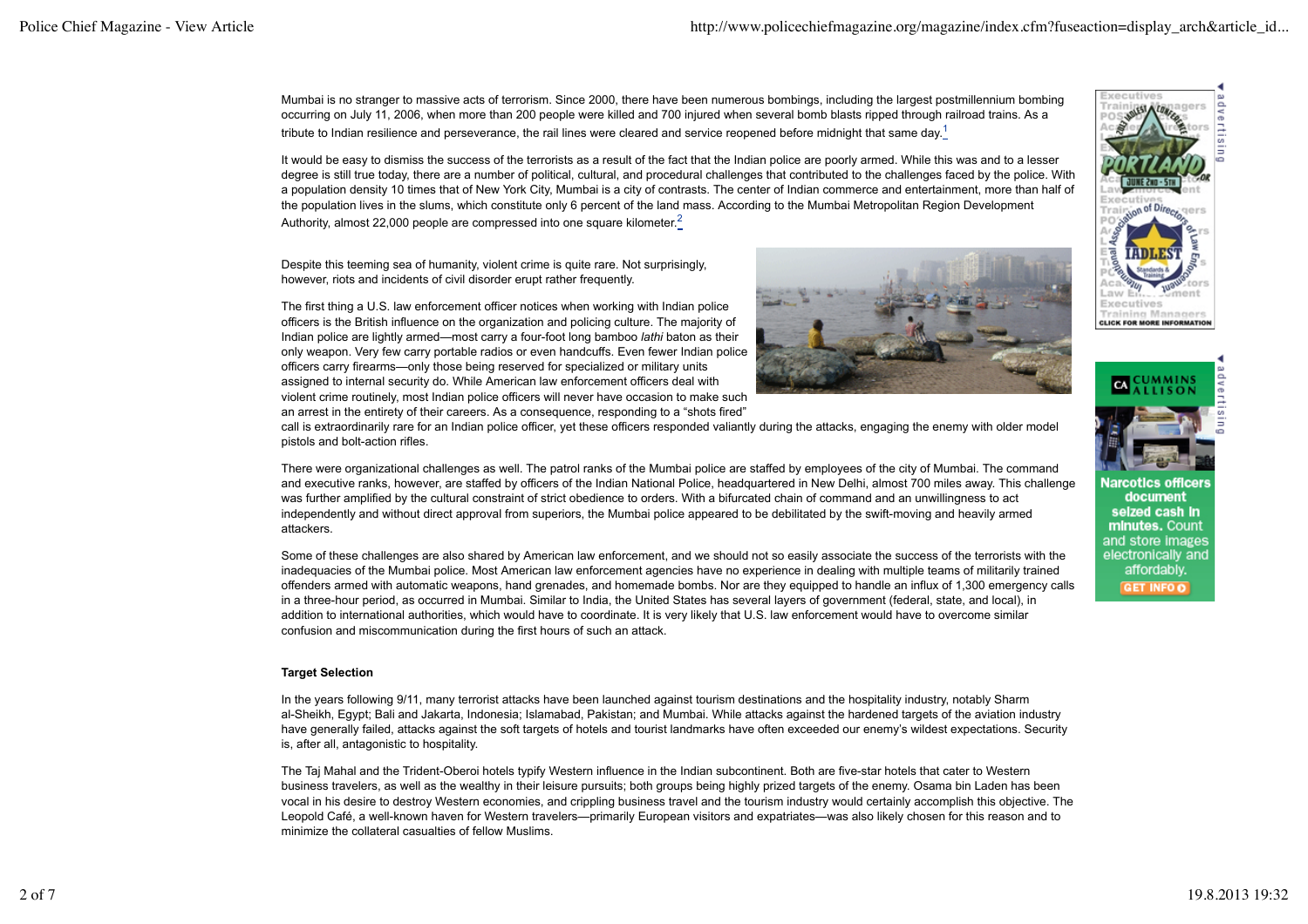If terrorists want to cause many fatalities and casualties with limited ammunition, they seek a place where the density of humans is the greatest, minimizing the likelihood of a missed shot. There are few places on earth with a greater population density than the Chhatrapati Shivaji Terminus (CST) railway station in Mumbai during rush hour (see figure 1). During evening rush hour at the CST, tens of thousands of people pack into the lobby. In the terrorist attacks on Mumbai in 2008, it was not difficult for two terrorists to hit their targets when they fired randomly into the crowd and calmly marched through the terminus, meeting little resistance from the underarmed police officers. A few officers were able to return fire from their bolt-action rifles, which forced the terrorists to retreat outside toward Cama Hospital.<sup>3</sup>

It was originally thought that Cama Hospital was selected as a target because it is where the wounded were taken for treatment. After our visit, we agreed that it was likely a target of opportunity rather than a target by design. The Cama Hospital (see figure 2) is a modest maternity hospital, and not a busy trauma or emergency center. As the attackers fled from the CST, they ran across a pedestrian bridge that exits directly in front of the hospital. Seizing this opportunity, they opened fire, but few casualties resulted.

Another attack site, the Chabad (formerly Nariman) House, was specially selected as a target due to the intense hatred of all things Jewish or Israeli by the Lashkar-e-Taiba, which is ideologically aligned with Osama bin Laden and al Qaeda.

There were other nontargeted locations of violence during this particular series of terrorist attacks. The attackers fired randomly as they fled from location to location, from the CST and from the Leopold Café to the Taj Mahal. More importantly, at least two of the attack teams left backpacks containing improvised explosive devices (IEDs) in taxis as they disembarked at their particular attack site. As the taxis drove off, the IEDs, set to detonate by mechanical timers, exploded at different parts of the city. An unprecedented 1,365 calls were received to the Mumbai Central Police Operations between 9:30 p.m. and 2:00 a.m.<sup>4</sup> The wide dispersion of the violence caused by the taxi explosions, six separate targets, and the carnage caused by the moving gunmen caused police officials to believe that the city was under attack by a much larger terrorist group. In fact, it was just 10 young men with a bold plan.



Figure 1. Chhatrapati Shivaji Terminus railway station



Figure 2. Cama Hospital

## **Lessons Learned**

- The tourism destinations and the hospitality industry continue to be attractive and vulnerable targets to terrorists.
- Venues with a high human density are especially attractive targets, as they allow terrorists to be economical and efficient by maximizing the number of casualties with a limited amount of ammunition.
- Easily available, light weaponry can cause more casualties than explosives that are difficult to obtain or manufacture for the right target under the right circumstances.
- Choosing landmark and iconic targets will guarantee media coverage—an objective of all terrorist groups. As terrorism and transportation security expert Brian Michael Jenkins has frequently remarked, "Terrorists want a lot of people watching, not a lot of people dead."<sup>5</sup>

## **Preoperational Terrorist Activities**

Prior to 9/11, the U.S. state and local law enforcement had little understanding of what activities terrorists engaged in while planning a terrorist attack. Law enforcement professionals knew a lot about how burglars, thieves, and robbers "cased" a location and how violent predators identified and selected their victims. But their only understanding of how terrorists operated came from Hollywood. In the years following 9/11, state and local law enforcement has learned a lot about terrorism—the information gained from interrogations and other documentary evidence passed from the intelligence community to the cops on the street. The very comprehensive investigation conducted by the Indian law enforcement authorities assisted by the FBI provides some important facts relevant to state and local law enforcement.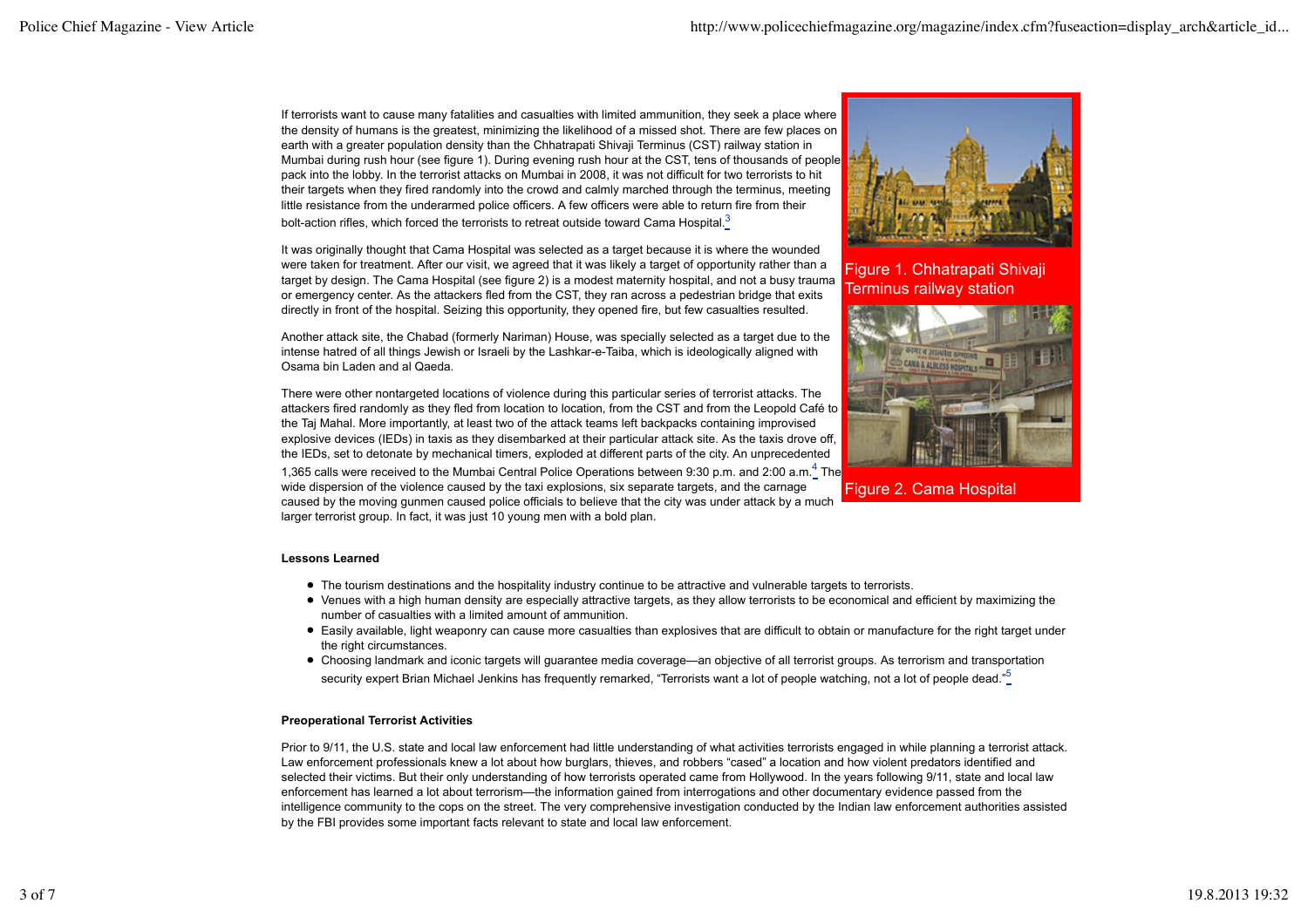The attackers had never been to Mumbai, yet they were able to confidently move about on foot and by stolen car as if they knew the area well. This is possible, but only with significant preoperational planning. The FBI investigation and prosecution revealed that David Headley, a U.S. citizen, engaged in extensive surveillance of the potential targets in Mumbai. $<sup>6</sup>$ </sup>

The Chabad (formerly Nariman) house is so obscure that Mumbai cab drivers have difficulty finding the place. Yet the foreign terrorists found their way from the seaside landing area to the Chabad house on foot. Because of the compactness of the area and the poor signage that is indistinguishable in the dark, the route planning may have been accomplished by counting paces as Headley or one of his associates walked the route (see figure 3).

The need for extensive preoperational planning by terrorists provides state and local law enforcement with a rare opportunity to detect them each time they engage in surveillance or reconnaissance. This way, they are exposed to observation and detection by observant citizens or police officers on the beat. If this information is reported to those who can analyze patterns of suspicious behavior, prevention and interdiction activities can result.

## **Lessons Learned**

- State and local law enforcement can learn much from the U.S. intelligence community as it relates to the modus operandi and preoperational activities of terrorists, just as we have by studying traditional criminal activities for decades.
- Unlike traditional criminals, the terrorists engaging in the preoperational surveillance and reconnaissance will probably not be the ones who actually conduct the attack.
- In the twenty-first century, Internet video streaming and live camera feeds eliminate the need to have operatives on-site to conduct surveillance and reconnaissance. Faisal Shahzad, the Pakistani American who attempted the May 1, 2010, Times Square car bombing in New York City, claimed to have conducted surveillance of Times Square over the Internet from his home in Connecticut. Areas in any jurisdiction could be exposed to viewers, including would-be terrorists via the Internet.



Figure 3. Chabad house

## **Taking Hostages**

If a goal of all terrorists groups is to gain worldwide attention to their efforts—after all "terrorism is theatre"<sup>7</sup>—the surest way to accomplish this is to take hostages. If one is an Islamic terrorist, the hostages are generally either Israeli or Jewish. If these terrorists want to guarantee 24-hour media coverage, they take children as their hostages. The Mumbai attackers took Jewish children as hostages with their parents and demanded to speak with the media in exchange for the release of the hostages. By doing so, they achieved exactly what every terrorist wants: nonstop global news coverage.

In the post-Columbine United States, once an active shooter makes contact with authorities and begins the negotiation process, nearly all American law enforcement agencies will cease the active shooter tactical engagement and fall back to the contain and negotiate strategy. In Mumbai, this served to further delay the government's counterattack, while allowing the terrorists to continue with their media strategy. Taking foreign citizens as hostages adds to the complexity and the delicacy of the situation by involving diplomats and other foreign services. Negotiating with terrorists is particularly troublesome. The cornerstone of successful hostage negotiation is the compelling desire on the part of the hostage taker to live. If the hostage taker is committed to dying rather than surrendering alive, the negotiator is distinctly disadvantaged.

A corollary benefit to the terrorists of the nonstop news media coverage is the use of the media as intelligence sources. In the 2008 Mumbai attacks, the terrorists inside of the Chabad house were receiving information from their handlers in real time as they watched television coverage of Indian commandos rappelling onto the roof, allowing them to prepare for the counterassault.

#### **Lessons Learned**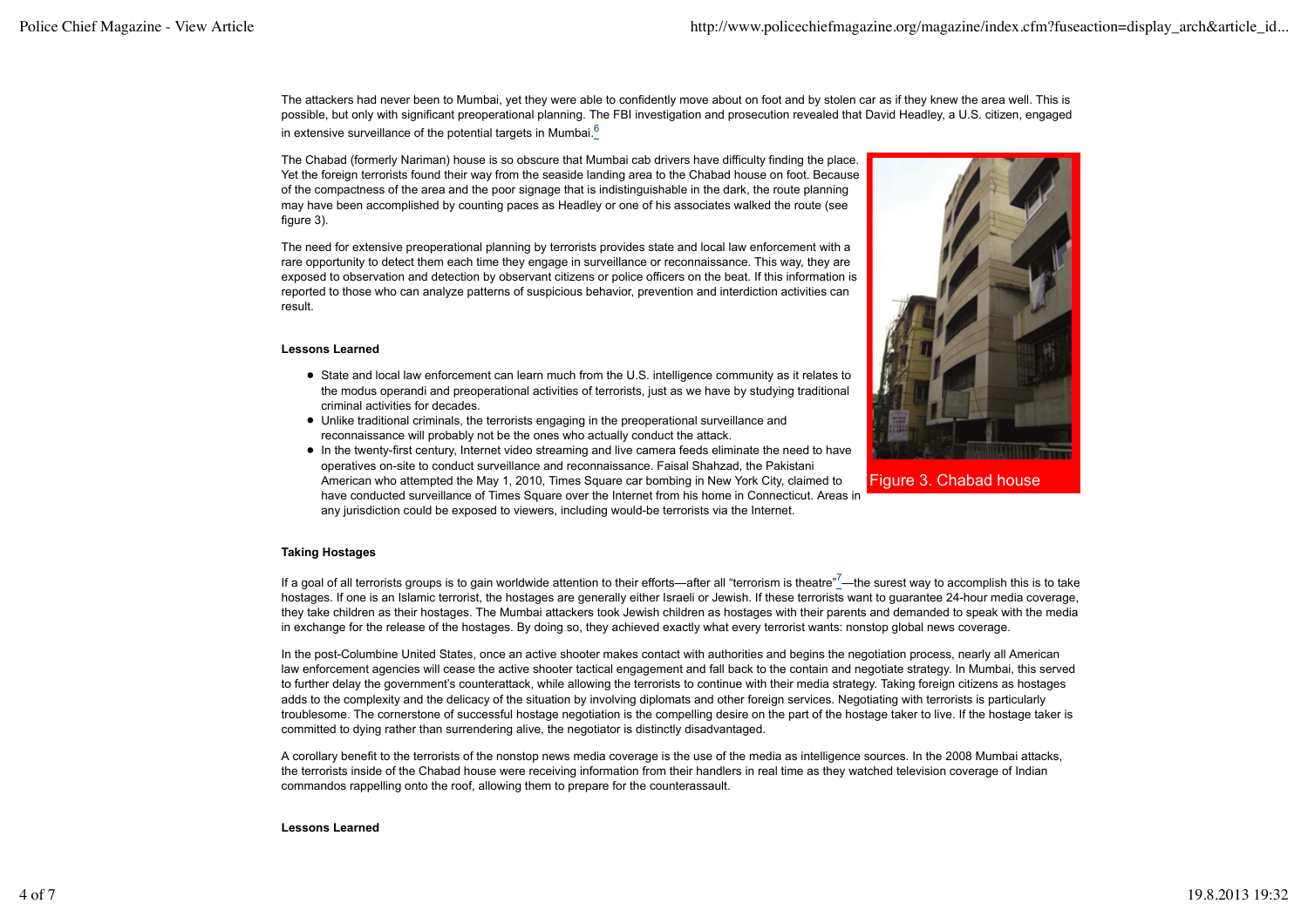- Taking hostages allowed the Mumbai attackers to delay the police counterattack while fortifying their position in the Chabad house.
- Taking hostages provided the motivation for media outlets to show continuous coverage of the event, helping to achieve the greatest audience while simultaneously offering the terrorists a rich source of intelligence.
- State and local law enforcement leaders will be faced with relentless pressure from the worldwide news media, coupled with the difficulties of negotiating with hostage takers committed to dying.

### **Fire as a Weapon, High Ground for Tactical Advantage**

The most provocative and enduring image of the Mumbai attacks is one of smoke and flames pouring out of the historic and iconic Taj Mahal hotel with the Gate of India in the foreground. These striking images, as well as the video footage, were used by the press to fuel the nonstop media coverage of the event. Knowing that persons were trapped inside of the burning building while public safety stood helplessly outside amplified the tragedy and contributed to the perception that the Indian government was failing to protect those inside. Since one of the strategic goals of all terrorists is to garner as large an audience as possible, law enforcement should assume that terrorists will continue to employ the use of fire as a means of achieving this strategic goal.

The Taj is a dominating structure: 11 stories tall with 570 rooms. The interior of the original section is architecturally open and the room doors lead to walkways around an enclosed inner courtyard. The center dome contains a floating circular staircase. For the attackers, this layout allowed them to retreat upwards from security forces that were moving to engage them and easily fire automatic weapons and throw grenades down upon them.

Each time the security forces were able to gain ground, the attackers merely retreated up, setting fires in their wake. This tactic created distance and separation from the pursuing security forces. American firefighters and emergency medical personnel are not equipped or trained to fight fires in combat conditions. The Mumbai Fire Brigade did the best they could from the exterior, but, ultimately, lives were lost as the result. Since as many lives were lost due to fire and fire-related injuries in the Taj Mahal hotel as from firearms (the manager of the Taj Mahal lost his entire family due to fire and smoke inhalation), the terrorists could possibly conclude that fire is an effective and efficient weapon.

#### **Lessons Learned**

- Fire is an efficient, easily portable, and cost-effective weapon for causing multiple casualties.
- Most fire and emergency medical services are ill prepared to fight fires and deliver medical aid in active combat environments, providing a strategic and tactical advantage to terrorists.
- Cross-training and properly equipping local police, fire, and emergency medical personnel is the only way to neutralize this advantage.

#### **More Questions than Answers**

The intent of the LAPD/LVMPD contingent was not to reexamine the attack on Mumbai from an investigative/prosecutorial viewpoint or an intelligence collection perspective, fully recognizing the primary role of the FBI and the U.S. intelligence community in this regard. The objective was to look at the event from a uniquely local perspective and ask questions of their Indian counterparts as these American officers seek to better prepare U.S. communities for the possibility of a similar type of attack. Members of the contingent asked questions that a state or local cop would. They talked to firefighters before they left so they could ask questions that were relevant to firefighters. They spoke to representatives of the private sector, particularly the hospitality industry: the one sector most frequently targeted by terrorists. As they sought to find answers, what they found were more questions. To effectively learn from the lessons of Mumbai, police leaders must ask themselves these questions:

- How effectively can your agency's personnel observe, record, collect, process, interpret, and share suspicious preoperational terrorist activity?
- How efficiently could your communications (9-1-1) center process the volume of phone calls, and what is the realistic communication and interaction between police, fire, and emergency medical services (EMS) under these circumstances?
- How does your communications center relay real-time tactical information to your intelligence/fusion center?
- How will your intelligence/fusion center relay actionable intelligence to the field commanders from police, fire, and EMS?
- What response capability do you have from a regional perspective? Does your current response protocol involve only SWAT/tactical teams? Does your multiagency response protocol involve multiple venues in a coordinated attack?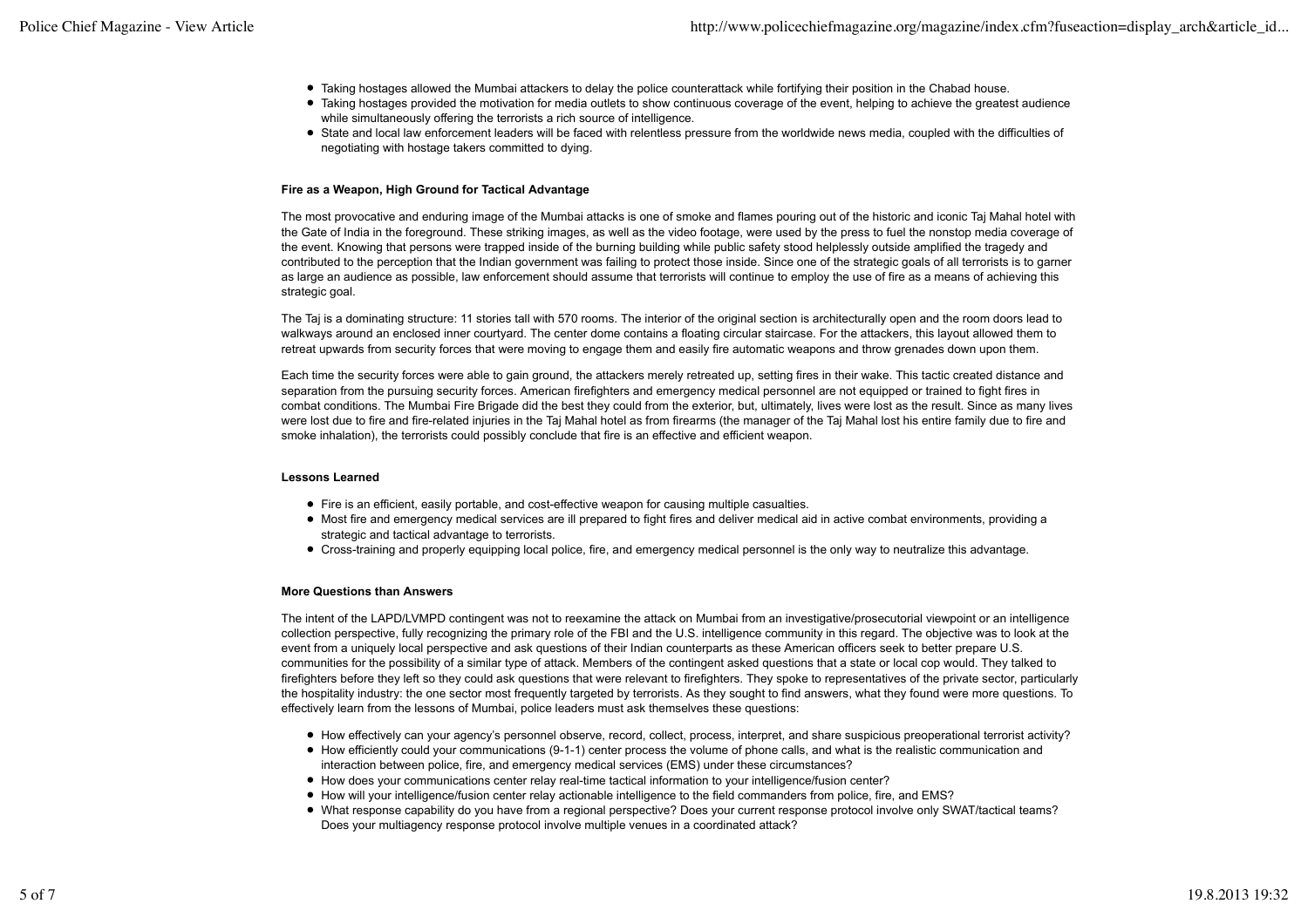How will the fire and emergency medical services react when facing an armed threat as well as active fires and wounded victims?

In the years following 1999, law enforcement leaders were forced to reevaluate the prevailing doctrine of "contain and call SWAT." Subsequent to the tragedy at Columbine High School,<sup>8</sup> police have responded to several similar "active shooter" events and applied the new doctrine of immediate engagement and neutralization of the attacker.

Presently, public safety leaders are challenged with a new, more complex dynamic. The typical active shooter is a lone offender or part of a small group, poorly trained and poorly disciplined. The enemy that state and local law enforcement must prepare for now is militarily trained, highly disciplined, and unyieldingly determined. While communities seek to remediate weaknesses, terrorists are plotting to replicate their successes. As terrorists seek to assemble small teams of well-armed attackers and prepare to conduct coordinated attacks against communities, law enforcement officers must ask themselves: Are they prepared to transition from crime fighters to war fighters?■

#### **Notes:**

1 "Mumbai Bombers 'Will Never Win,'" *BBC News*, July 12, 2006.

<sup>2</sup>Mumbai Metropolitan Region Development Authority, http://www.mmrdamumbai.org (accessed December 27, 2010).

3 For more information about the Mumbai terrorist attacks in 2008, see "Wave of Terror Attacks Strikes India's Mumbai, Killing at Least 82," *FoxNews.com*, Wednesday, November 26, 2008, http://www.foxnews.com/story/0,2933,457885,00.html (accessed December 20, 2010).

4 V. Balachandran, "Dealing with the Aftermath of Attacks" (paper presented at the Pluscarden Programme Conference on 'The Future of International Cooperation in Countering Violent Extremism' at Oxford University in October 2010), n. 10, reprinted in *The Sunday Guardian*, December 16, 2010, http://sunday-guardian.com/a/1368 (accessed December 20, 2010).

<sub>.</sub><br>\_Gavin Cameron, "Nuclear Terrorism: Weapons for Sale or Theft?" *eJournal USA* (March 2005), <u>http://www.america.gov/st/peacesec-english/2005/March</u> /20080815122156XJyrreP0.8970606.html (accessed December 20, 2010).

e<br><sup>6</sup>Carrie Johnson, "U.S. Citizen David Coleman Headley Admits Role in Mumbai Attacks," *Washington Post*, March 19, 2010, <u>http://www.washingtonpost.com/wp-dγn</u> /content/article/2010/03/18/AR2010031805407.html (accessed December 20, 2010).

<sup>7</sup> Brian Michael Jenkins, "International Terrorism: A New Mode of Conflict," in *International Terrorism and World Security*, ed. David Carlton and Carlo Schaerf (London: Croom Helm, 1975), 16.

8 For more information about the shootings at Columbine High School, see Tom Kenworthy and Joel Achenbach, "Terror and Tears: Inside Columbine High," *Washington Post*, April 21, 1999, A1, http://www.washingtonpost.com/wp-srv/national/daily/april99/scene21.htm (accessed December 20, 2010).



*Photographs by members of the Las Vegas, Nevada, Police Department and the Los Angeles, California, Police Department*

#### Please cite as:

Tom Monahan and Mark Stainbrook, "Learning from the Lessons of the 2008 Mumbai Terrorists Attacks," *The Police Chief* 78 (February 2011): 24–32.